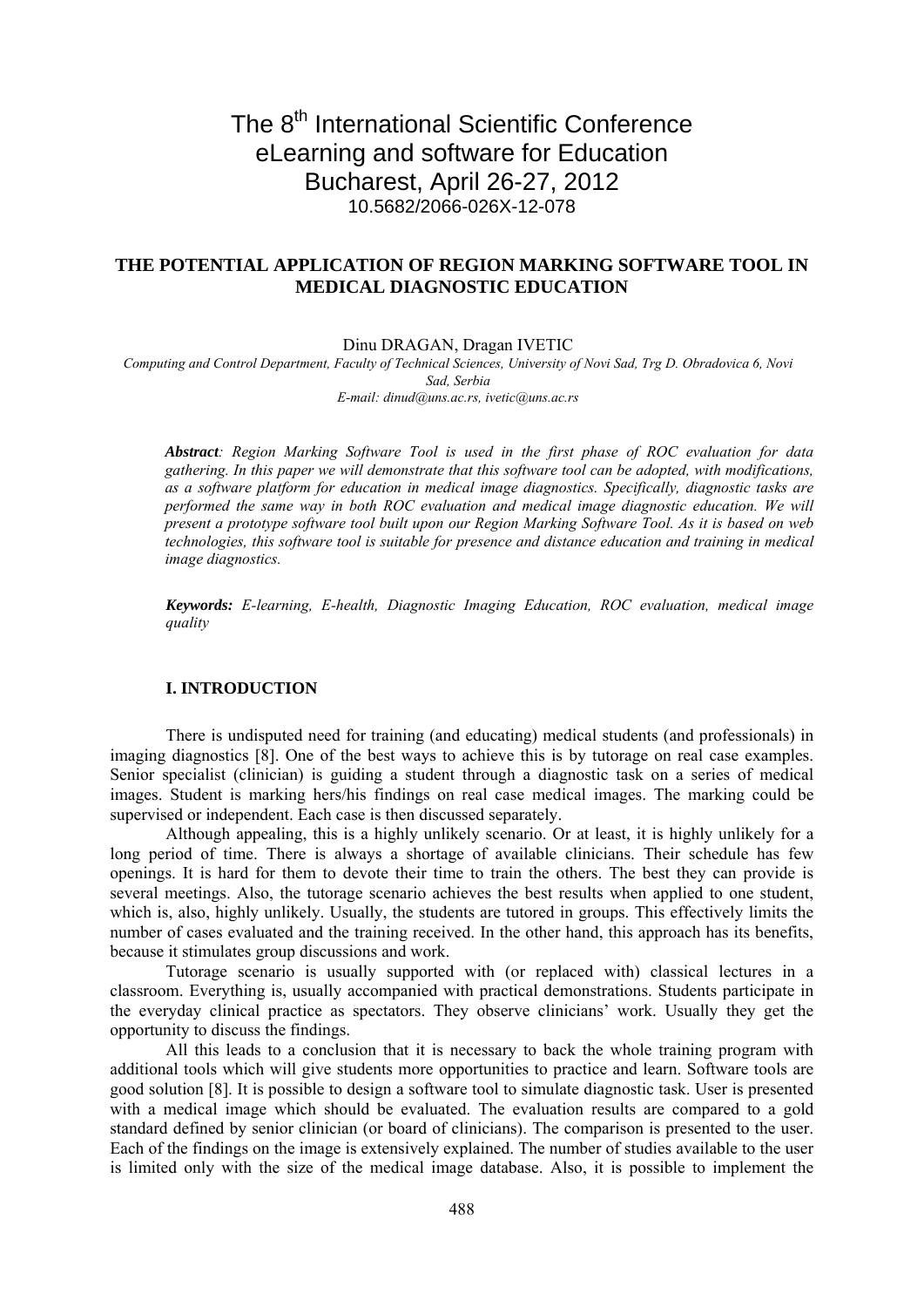program to support presence and distance training equally. Distance training could be upgraded to support online CSCL (Computer Supported Collaborative Learning). Users could share their knowledge, evaluate images together, and discuss their results. It is possible to schedule special events held by senior clinicians.

The software solution could be developed from the scratch or a similar product can be used and adjusted for the educational purpose. In this paper we will demonstrate the potential applicability of Region Marking Software Tool in medical diagnostic education and training. The Region Marking Software Tool is used in data gathering phase of ROC evaluation.

In medical imaging, quality is evaluated using subjective ROC evaluations [11]. The results are usually quantified using ROC analysis [1]. The evaluation is conducted in two phases: *data gathering* and *data analysis* [6]. In the *data gathering* phase qualified observers perform diagnostic tasks by marking regions of interest. A region marking software tool is used for data gathering. Statistical data extracted from these markings are used for medical image evaluation in the *data analysis* phase of ROC evaluation. Medical image influence on diagnostic accuracy is evaluated by measuring whether the same results are achieved compared to some gold standard [2].

Diagnostic tasks are performed the same way in both ROC evaluation and medical image diagnostic education. The difference occurs in later stages. Background of the research is described in Section 2. We will present a prototype for software tool built upon the Region marking software tool in Section 3. Section 4 concludes the paper.

### **II..BACKGROUND**

We are developing a quality evaluation system for compression of still images in PACS systems (Picture Archiving and Communication System) [5, 7]. We found that in order to measure the quality of a compression technique used in PACS, it is invaluable to perform subjective quality evaluation of medical images. As the ROC evaluation is a norm in evaluation of medical images, we decided to include it in our evaluation system. In the *data gathering* phase of the ROC evaluation, it is necessary to use software tools for tracking observers' performance. However, it is very difficult to base the ROC evaluation on software tools used in every day clinical task [6]. In everyday clinical task, when clinicians perform diagnostic task, they only mark region of interest on the medical image. They do not provide their rate of confidence. In most cases they additionally describe the anomaly (size, characteristics, etc). They do not report that their rate of confidence is some number (i.e. 4). In the ROC evaluation, confidence rate is described in number array ranging from 1 to 5 where 1 means low confidence and 5 means high confidence [2]. Software tool used in everyday clinical practice do not provide confidence rating, thus it is necessary to use or develop additional software which is more suitable to the ROC evaluation. When observer marks the region of interest, she/he should be able to simultaneously provide the confidence rate.

In the case of our quality evaluation system, we did not manage to find any software tool which is free and suitable for *data gathering* phase of ROC evaluation. Therefore, we implemented it ourselves. We based our solution on HTML (Hyper Text Markup Language), PHP [10], JavaScript [12] and MySQL [9]. These web technologies are suitable for our software tool. When designing this software tool we had following requirements: we wanted to use free technologies, we wanted to build graphical user interface similar to the ones used in everyday clinical practice and we wanted to support remote evaluation. The reasons we used web technologies are described in detail in [6]. The software tool is executed in side a Web browser.

Application diagram for the Region Marking Software Tool in the ROC evaluation is described in Figure 1.a. It is necessary to authenticate the users (observers), because the Region Marking Software Tool is not used in a controlled environment. Only when the observer is authenticated, she/he can proceed to image evaluation. Due to the nature of the ROC evaluation, observers are limited to only one medical image series at a time [6]. When observer finishes the image series, the next one is available to her/him only after some time. Each medical image of the series is evaluated separately. During evaluation, observer can mark, modify and/or delete one or more regions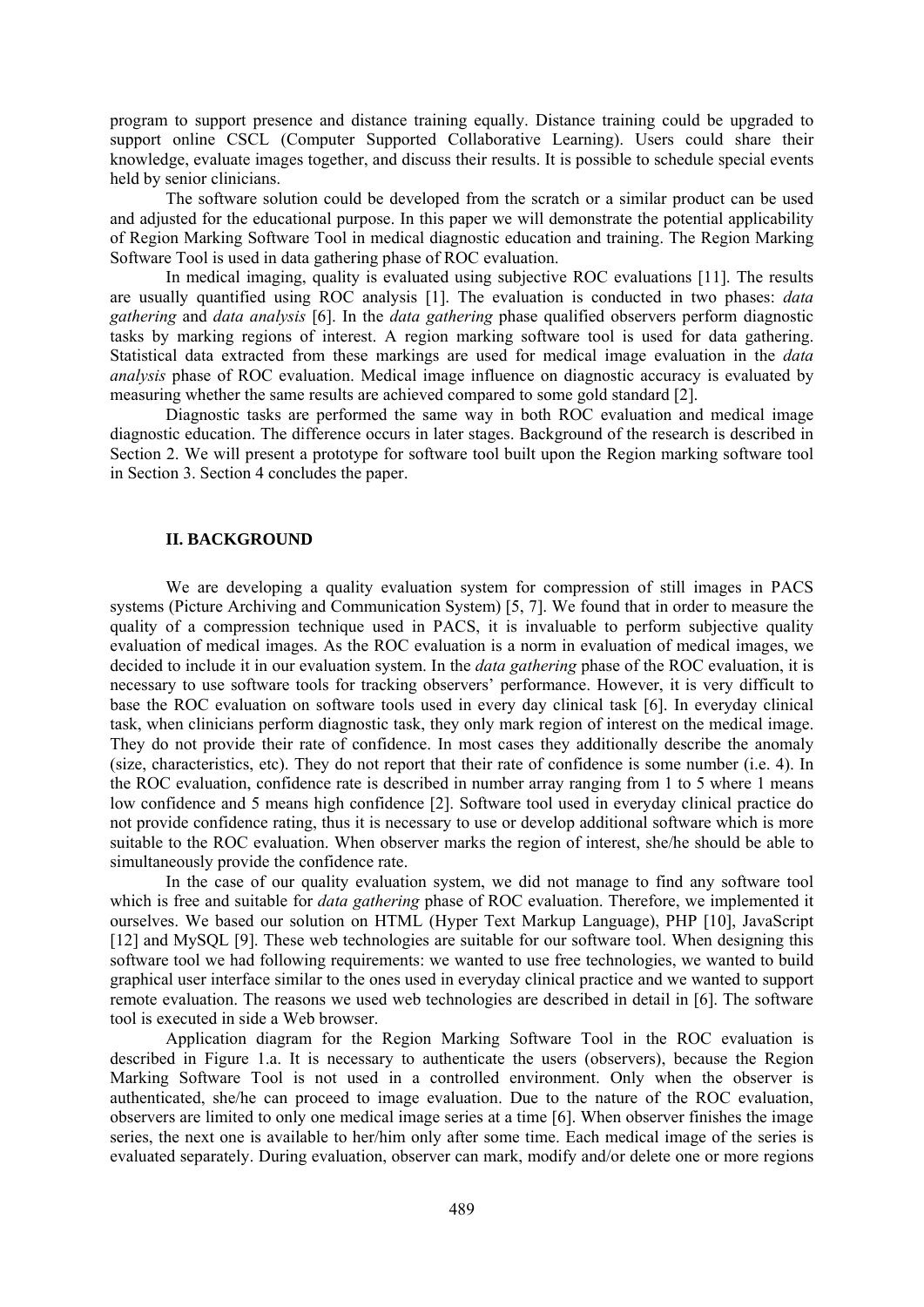of interest with no limitations. However, when evaluation proceeds to the next image, it is not possible to change the markings made on the previous images. It is possible to proceed to the next image without making a single mark. That means that no anomaly has been detected on the image.



**Figure 1.** The Region Marking Software Tool – application diagram: a) ROC evaluation version; b) educational version

Also, observers can stop the evaluation at any time. Each evaluation starts either from the first image in the series or from the last one evaluated. After the last medical image is evaluated, ROC statistical data are generated. These data are not reported back to the observer. The observer is only informed that the evaluation of that series of medical images ended.

## **III..PROTOTYPE OVERVIEW**

In the design phase of the Region Marking Software Tool, we noticed that the software tool is also suitable for education and training in medical imaging diagnostics. Of course, it is not possible to use the software tool as it is. But with some modifications, it can be adopt for educational purposes. Its biggest strength lies in the fact that it already supports remote evaluation, so it is suitable for distance learning. The main difference in educational use and ROC evaluation is that the results are not used to evaluate the medical image but the observer's performance and knowledge. Therefore, it is not only possible but mandatory to report the results back to the observer. In this paper we are demonstrating that only basic modifications of the software tool are necessary to make it usable in education, but they are not enough to convey the best education.

Initially (as we described it in [6]) we wanted only to improve the software tool and to make it usable both in education and the ROC evaluation. In this scenario the software tool would have two modes of operation: ROC evaluation mode and educational mode. Thus, when observer starts the application, it is necessary to decide the mode of operation. However, the primary goal of the operation is the ROC evaluation. The restrictions of the ROC evaluation could limit the efficiency of educational version and education value of the software tool. Therefore, we decided to build new software tool based upon the Region Marking Software Tool which will be specifically used for education. We wanted to build a prototype which will modify the original version of the software tool in the smallest possible way. The primary reason behind the fast prototype design is to get the results as soon as possible. We wanted to test our ideas, to see whether we overlooked some aspects of the educational version, and whether some significant modifications are necessary for the final version.

As it is shown in Figure 1.b, application diagram of the prototype is very similar to the version used in the ROC evaluation. The first two steps are similar to the steps of the ROC evaluation. Observers have to authenticate themselves. This is necessary for the remote access support but it is also necessary for tracking the history of the results. Answers could be linked to the observer for the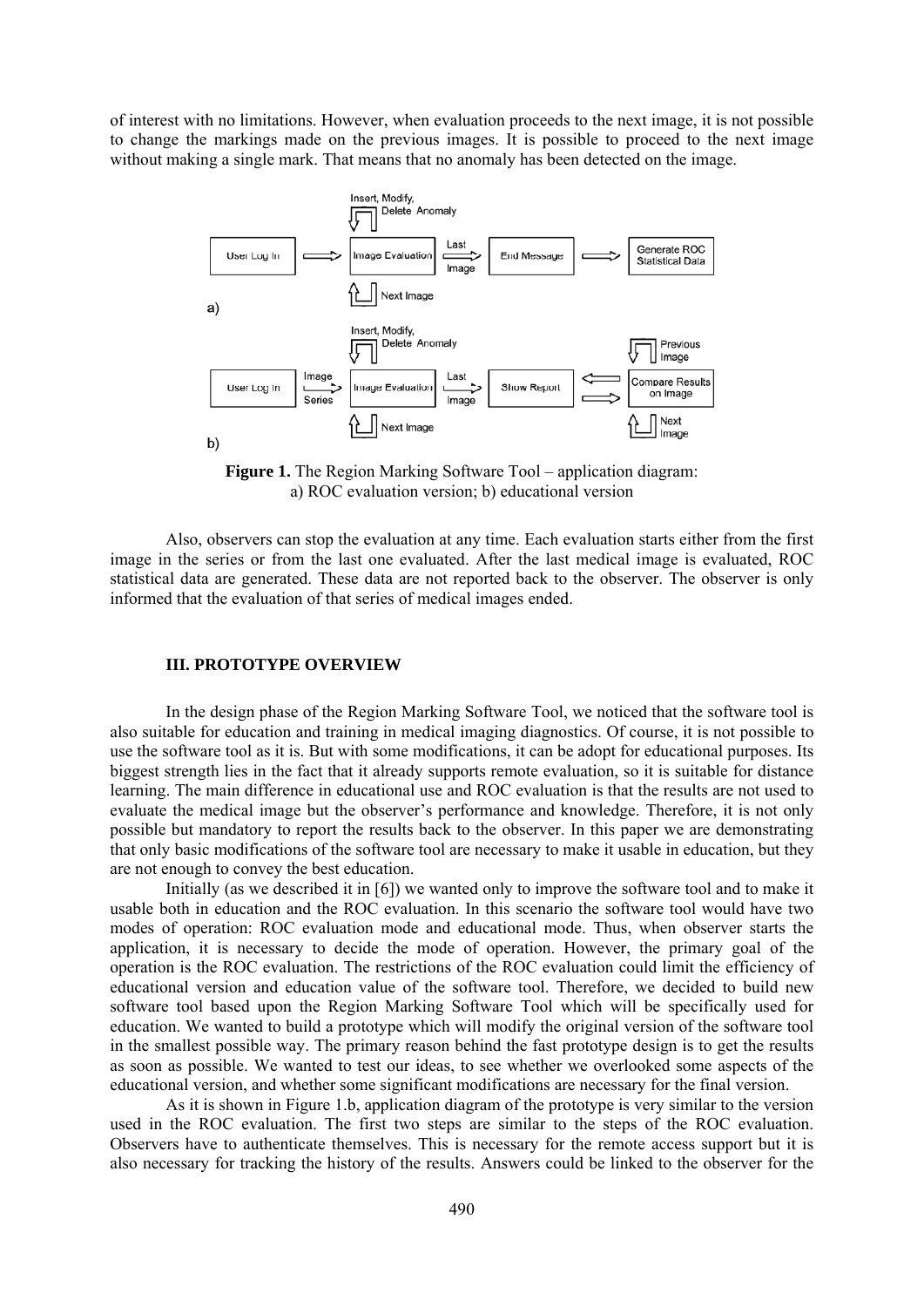purpose of performance evaluation and tracking. That way, observers could track their progress, they could compare the results, and they could see how much did their skills improve. The tracking of the observer's progress is intended for the final version of the education version of the software tool.

Medical images are evaluated in the same manner as in the ROC evaluation. However, we immediately noticed that there should be no limitation on medical image series. Each of the series is accessible right from the start. A selectable list of available series is presented to the observer. The prototype retains some limitations of the original software tool. Once that medical image series is chosen from the presented list, observer has to finish the evaluation of all images in the series. It is not possible to move freely between the images. When evaluation proceeds to the next image, it is not possible to return to the images previously evaluated. However, it is possible to stop the evaluation at any given moment. The next time, the observer continues the evaluation from the last image evaluated.

Contrary to the ROC version of the software tool, when evaluation ends, the observer's results are compared to the gold standard (correct answers), and a report is generated. There would not be much use of the software tool if only the textual comparison of the results is provided. In that case, observers will only found out how many correct answers they had, but without an explanation and example given. This would have an insignificant educational value. It is necessary to compare the results on an actual image. Therefore, it is possible to display each of the images evaluated containing the observer's marks compared to the gold standard. Each answer from the gold standard is explained in line with the clinical decisions made. At any given time users can view the previous or the next image, without restrictions. During all that time, Report page is always available.

Both prototype and the original version of the software tool are implemented in Serbian language. However, it is possible to change the language in PHP configuration file. For the sake of the presentation, we replaced Serbian labels with English.

After observer's authentication and medical image series election, the medical image evaluation page is presented to the observer, Figure 2.



**Figure 2.** Medical image evaluation page

Regions of interest are marked by left clicking on the image. Due to the limitations in implementation of the original version of the software tool, observers cannot define custom sized/shaped regions of interest. It is necessary to chose some of the predefined region sizes. We intend to address this limitation in the final version of the software tool. The region size and confidence rate are defined in a dialog, Figure 2. Dialog actions result in a circle drawn around the anomaly. It is drawn in the selected size and the color corresponding to the degree of certainty. If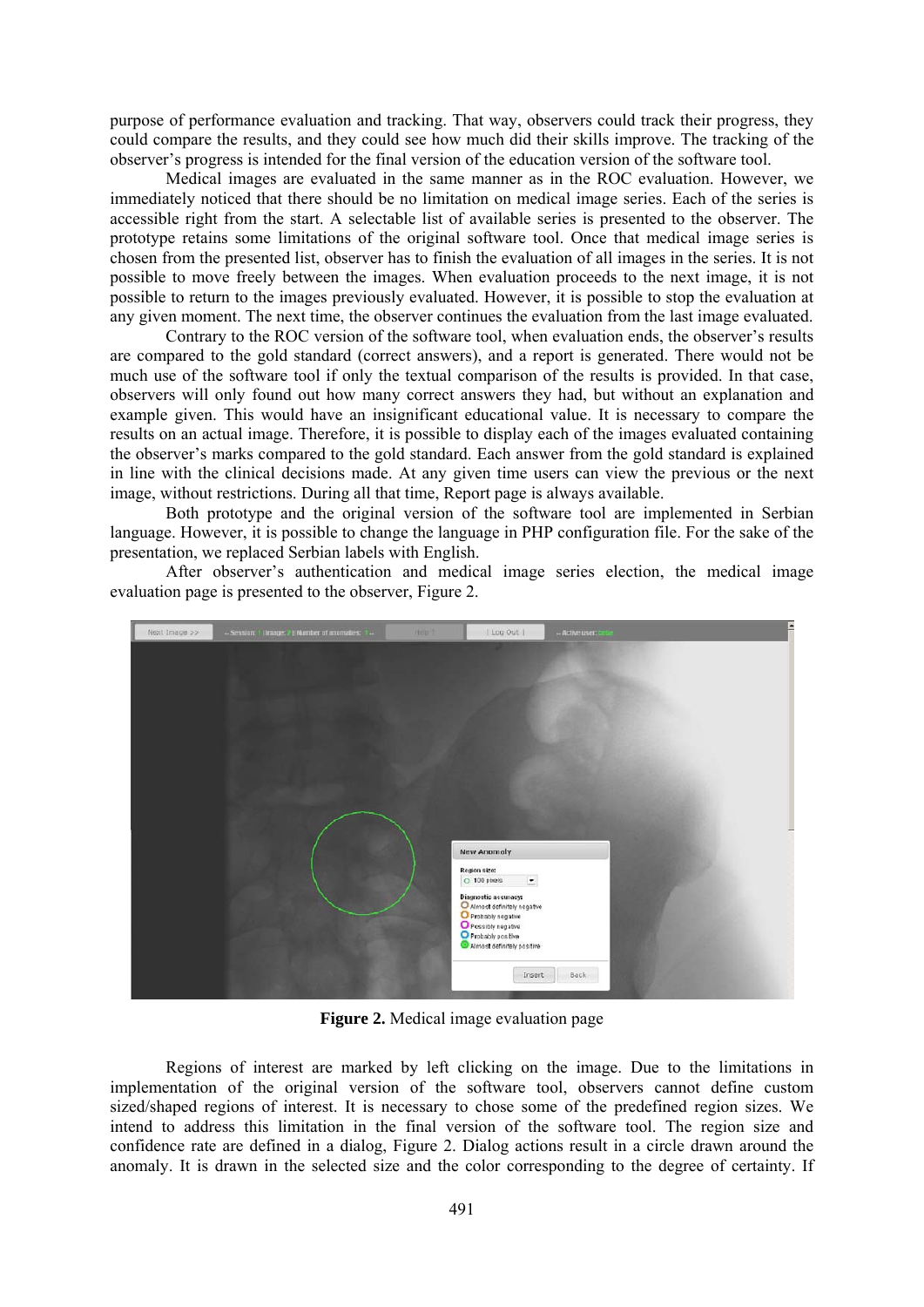observer wants to edit the region of interest, she/he has to click on it and to define new values through a dialog similar to the one from Figure 2. This dialog has an option for deleting the mark. Multiple anomalies can be marked on the same image, but overlapping is not allowed. Evaluation is stopped by clicking the *Log Out* button. Transition to the next image is achieved by clicking on the *Next Image* button.

After the last medical image of the series is evaluated, the observer is presented with the Report page, Figure 3. The page contains short statistics of the marked answers (numbers of the correctly and falsely marked anomalies) and gold standard (the correct number of anomalies in the image). Each image is represented with a thumbnail. The observer can view the answers compared to the gold standard for each of the images by following the corresponding link, Figure 3.

| Next Image >><br>Report for Session: 1 |          | Help ?    |          | Log Out      | Active user: beba       |                   |  |
|----------------------------------------|----------|-----------|----------|--------------|-------------------------|-------------------|--|
|                                        |          |           |          |              |                         |                   |  |
|                                        | Image    |           | Answers  |              | Gold                    | Link              |  |
|                                        | Tumbnail | ID        | Correct  | False        | standard                |                   |  |
|                                        |          | $P6_11_1$ | п.       | $\mathbf{z}$ | $\overline{\mathbf{3}}$ | <b>Show PG 11</b> |  |
|                                        |          | $P6_12$   | $\bf{0}$ | 1            | $\overline{\mathbf{2}}$ | Show PG 12        |  |

**Figure 3.** Report page for medical image series evaluated

Printing of the Report page is not supported within the prototype. However, it is possible to use the printing option of Web browser. Also, we did not change the structure of the database underlying the prototype. Therefore, a history of the observers' results is not kept in the database. New evaluation of the same medical image series will overwrite the old results. This is a limitation which will be corrected in the final version of the educational software tool. We will modify the database for long term storing of the observer's results for future references. A new option will be implemented to enable the observer to overview, compare and print hers/his results.

The observer's answers are compared to the gold standard on a page similar to the one described in Figure 2. Two types of circles are drawn. The observer's answers are drawn in the color corresponding to the degree of certainty. Red color is used for drawing circles corresponding to the gold standard. If the observer's answer overlaps the gold standard completely, both circles are drawn around the anomaly. The red circle, of the gold standard, frames the observer's answer. If the observer left clicks on the circle of the gold standard, an explanation of the clinical decisions is shown in a separate dialog. If the user left clicks on the circle corresponding one of the answers, the chosen degree of certainty is shown and explained in a separate dialog. User can always proceed to the next or previous image in the series. Also, the Report page is always available. During this time, observer can start evaluation of new series of medical images. In contrast to many ROC evaluation systems there is no time limit for evaluation [2]. However, new evaluation makes the Report page and the old results unavailable.

The prototype demonstrated some limitations which are consequence of the ROC evaluation. The prototype is only suitable for education and training, but to make an efficient educational tool with high education value, it is not possible to simply extend the Region Marking Software Tool. It is necessary to introduce some deviations from the original software tool and to adopt new design directions. Contrary to the ROC evaluation, there should be no limits on the availability of medical images. Therefore, after current evaluation ends, users should be able to continue to the next series of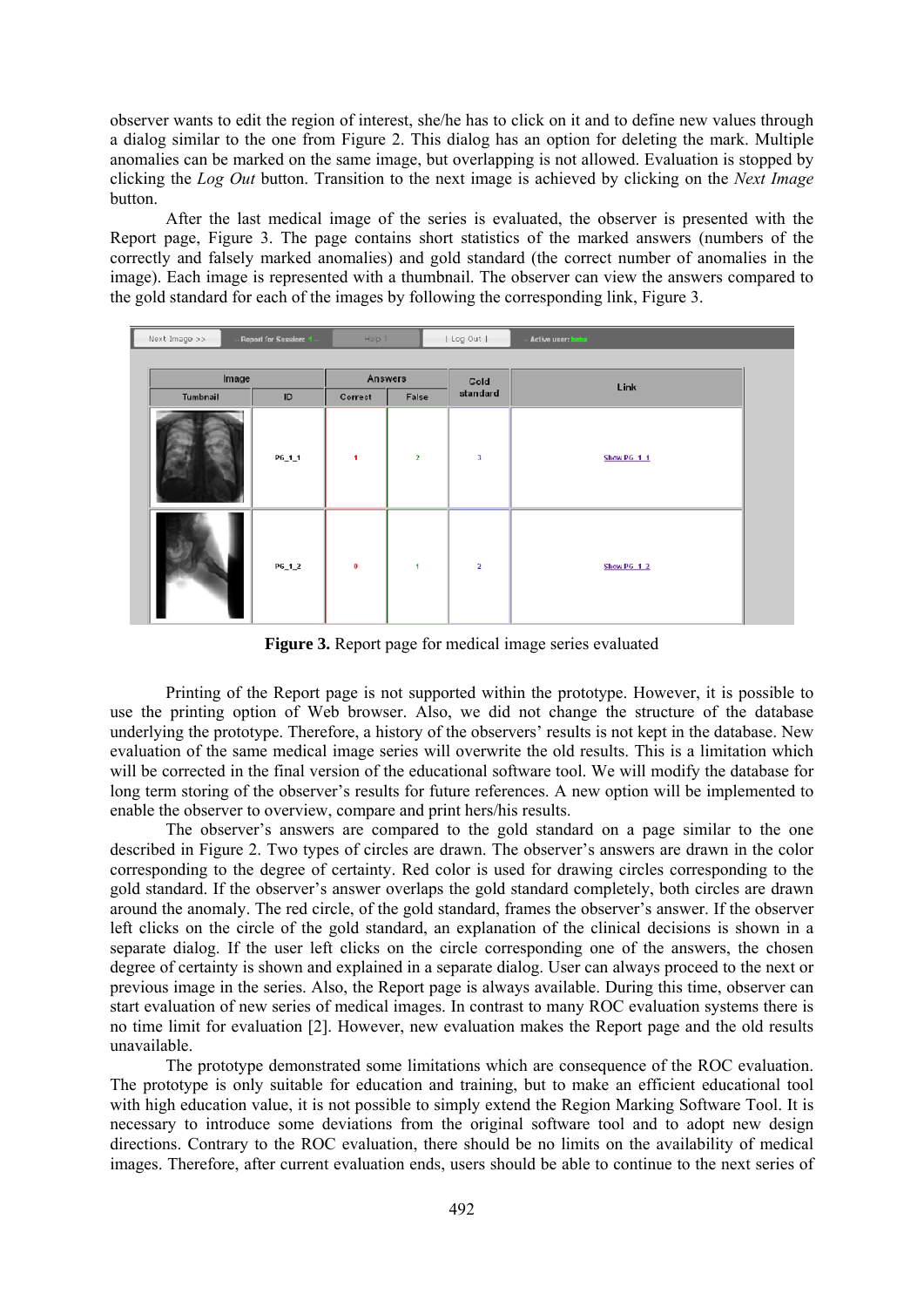medical images without restrictions. There should be no limitation on moving back between the images evaluated. It should be possible to repeat an evaluation unlimited times. A history of observers' results should be kept in the system. At any time, the observer should be enabled to see, not only the reports, but the old results visualised on the actual medical images. Also, there should be an option to compare the old and new results, and to print them.

## **IV..CONCLUSION**

In this paper we described the potential applicability of the Region Marking Software Tool in medical diagnostic education and training. It is possible in a simple way to modify the software tool for the educational use. We demonstrate this with the prototype based on our software tool. It is developed using web technologies such as HTML, PHP, JavaScript, and MySQL. The system's sole requirements are internet access and a web browser that supports the necessary standards, a condition easily met by any modern web browser. The prototype enables execution of simple diagnostic tasks on medical images. In later stages of the evaluation observers' answers are compared against the gold standard (the correct clinical decisions) which is defined by senior clinicians. The comparison is visualized on the actual images. Also, the report is generated.

Development of the final educational version of the software tool is still in progress. Also, clinical trials are necessary to test the usefulness of the proposed solution. However, the prototype demonstrated that it is necessary to make deviations from the original software tool in order to make it more appropriate for the education and to increase the educational value of the software tool proposed. Most important of them is the tracking of the observers' results for the future references. This will be introduced in the final version of the educational software tool.

Several accessories are planned for the final version. We intend to support marking of custom sizes/shaped region of interest. To avoid problems in handling a MySQL database that requires some computer skills and that has a license limitation, we intend to expend data management to XML (Extensible Markup Language). XML files will be used as an alternative to a MySQL database. This would make the solution completely free and we will be in opportunity to make it freely available on the Internet.

#### **Acknowledgements**

This work is financial supported by Ministry of Science and Technological Development, Republic of Serbia; under the project number III47003 "Infrastructure for Technology Enhanced Learning in Serbia", 2011-2014.

### **References**

- [1] Chakraborty, D.P., 2005. Recent advances in observer performance methodology: jackknife free-response ROC (JAFROC). In *Radiation Protection Dosimetry*, Vol. 114, No. 1-3, pp.26-31.
- [2] Cosman, P., Gray, R., Olshen, R., 2000. Chapter 49: Quality Evaluation for Compressed Medical Images: Fundamentals. In *Handbook of Medical Imaging, Processing and Analysis*, Isaac N. Bankman (Ed.). Academic Press Inc., pp.803-819.
- [3] Dragan, D., Ivetic, D., 2009. A Comprehensive Quality Evaluation System for PACS. In *Ubiquitous Computing and Communication Journal, Special Issue on ICIT 2009 Conference - Bioinformatics and Image*, Vol. 4, No. 3, pp.642- 650.
- [4] Dragan, D., Ivetic, D., 2010. Quality Evaluation of Medical Image Compression: What to Measure? In *Proceeding of the 2010 IEEE 8th International Symposium on Intelligent Systems and Informatics*, pp.37-42.
- [5] Dragan D., Ivetic, D., 2011. Request redirection paradigm in medical image archive implementation. In *Computer Methods and Programs in Biomedicine*, In Press.